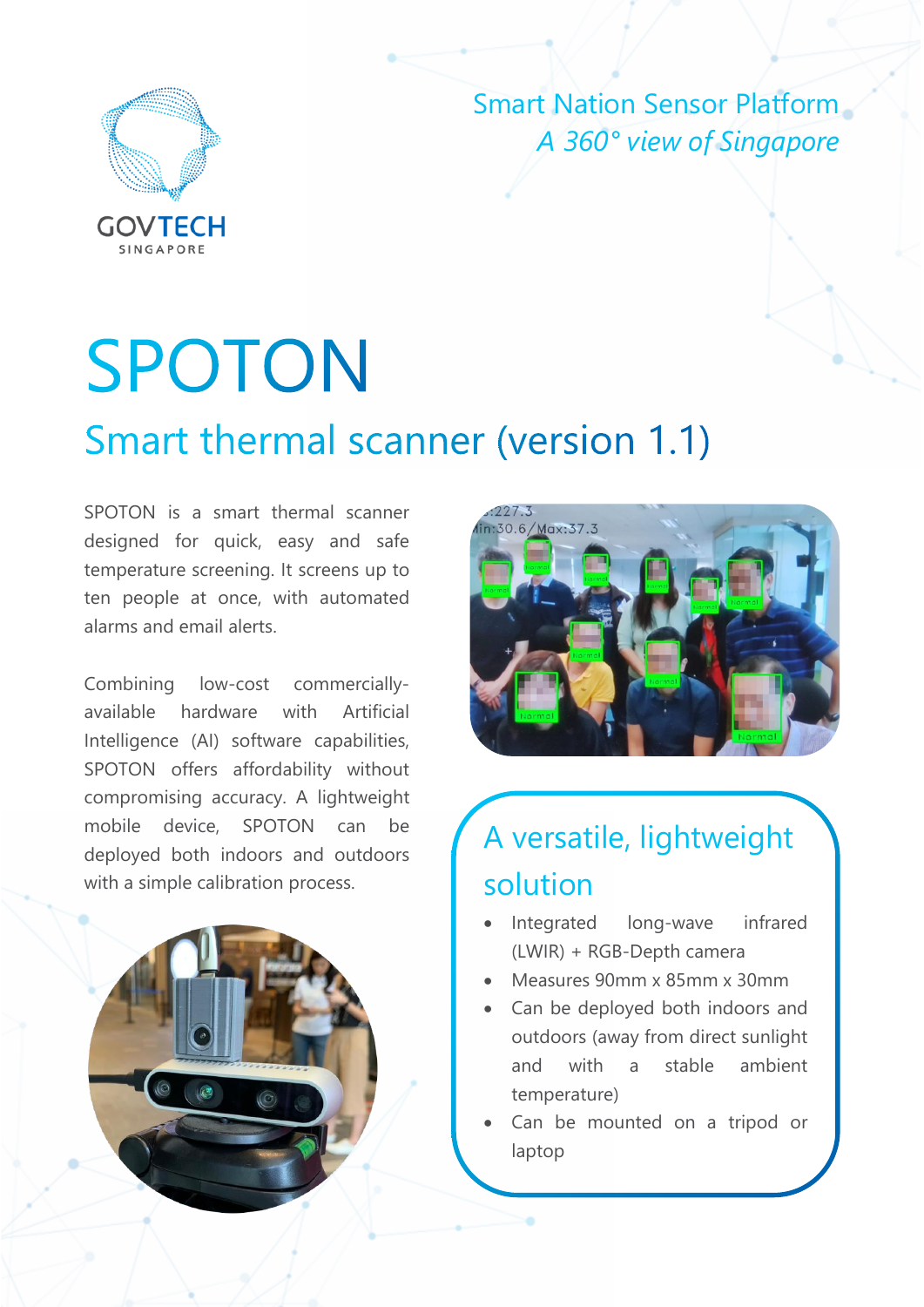### Colour-coded indicators for easy screening



**Green** if temperature is within normal range (≤37.5 °C)



**Red** if temperature is high (>37.5 °C)

**Alarm** alerts nearby operator **Email** alerts



**NO MASK** text is displayed if a person is not wearing a mask

#### **Features**

- **Human face detection**: AI algorithms detect only human faces, not objects, for accurate readings
- **Colour-coded temperature indicators per face**
- **Screens up to 10 faces at once**
- **±0.3-0.5°C accuracy** within a **1.5-2m range**\*
- **Face mask detection**: SPOTON detects and indicates when a person is not wearing a mask
- **Alarm and email alerts**: When high temperatures are detected, SPOTON triggers an alarm and email alerts to operators
- **Automatic snapshots**: When high temperatures are detected, SPOTON automatically takes and saves snapshots into a local folder
- **Auto-calibration**: Preset profiles for both indoors and outdoors for easy calibration

*\*In calibration tests conducted with the National Metrology Centre (NMC), SPOTON demonstrated an accuracy of ±0.28°C–0.33 °C for temperature ranges of 36°C, 37°C and 38°C, with NMC's recommended pixel count of 10(V) by 10(H) at a distance of 1.65m.*